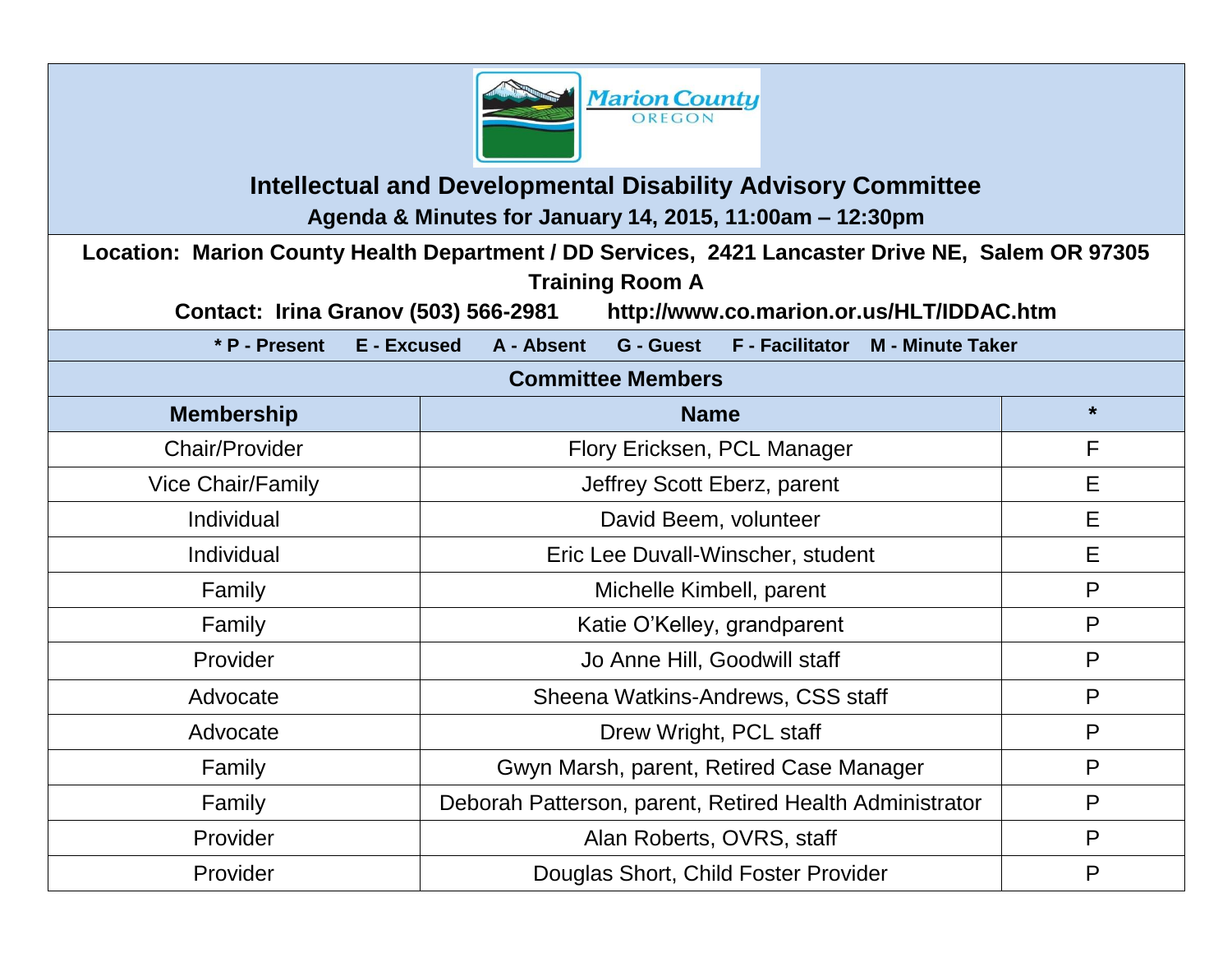

# **Intellectual and Developmental Disability Advisory Committee**

**Agenda & Minutes for January 14, 2015**

| <b>Participants</b> |                                                                                             |              |  |
|---------------------|---------------------------------------------------------------------------------------------|--------------|--|
| * P - Present       | E - Excused<br>A - Absent<br>G - Guest<br><b>F</b> - Facilitator<br><b>M</b> - Minute Taker |              |  |
| <b>Membership</b>   | <b>Name</b>                                                                                 | $\star$      |  |
| <b>Health Dept</b>  | Cary Moller, Division Director                                                              | P            |  |
| <b>CDDP</b>         | Dawn Alisa Sadler, Supervisor                                                               | P            |  |
| <b>CDDP</b>         | Dana Van Haverbeke, Supervisor                                                              | E            |  |
| CDDP/Region 3       | Kim Dullmeyer, Supervisor                                                                   | $\mathsf{P}$ |  |
| <b>CDDP</b>         | Patty Roth, DD Specialist 2                                                                 | $\mathsf{P}$ |  |
| <b>CDDP</b>         | Karin Barker, DD Specialist 2                                                               | A            |  |
| <b>CDDP</b>         | Irina Granov, DD Department Specialist 3                                                    | M            |  |
|                     |                                                                                             |              |  |
| Guest/Presenter     | Kim Sukau, Eligibility Coordinator                                                          | $\mathsf{P}$ |  |
|                     |                                                                                             |              |  |
|                     |                                                                                             |              |  |
|                     |                                                                                             |              |  |
|                     |                                                                                             |              |  |
|                     |                                                                                             |              |  |
|                     |                                                                                             |              |  |
|                     |                                                                                             |              |  |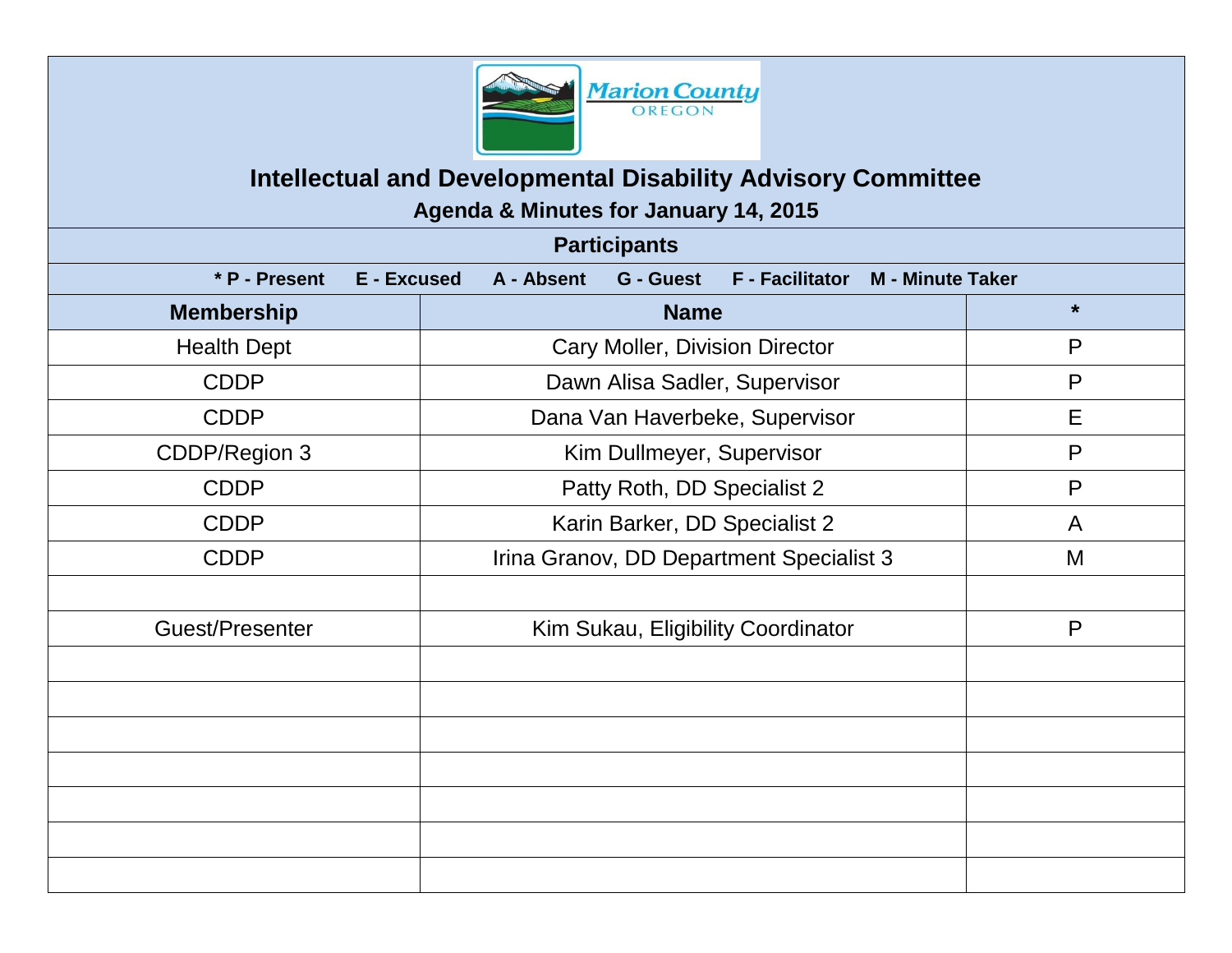

# **Intellectual and Developmental Disability Advisory Committee**

**Agenda & Minutes for January 14, 2015, 11:00am – 12:30pm**

| Location: Marion County Health Department / DD Services, 2421 Lancaster Drive NE, Salem, OR 97305<br><b>Training Room A</b>                                                                                                                                                                                                                                       |                                                                                                                                                                                                                                                                                                          |                                             |                   |                |  |
|-------------------------------------------------------------------------------------------------------------------------------------------------------------------------------------------------------------------------------------------------------------------------------------------------------------------------------------------------------------------|----------------------------------------------------------------------------------------------------------------------------------------------------------------------------------------------------------------------------------------------------------------------------------------------------------|---------------------------------------------|-------------------|----------------|--|
|                                                                                                                                                                                                                                                                                                                                                                   |                                                                                                                                                                                                                                                                                                          | <b>Contact: Irina Granov (503) 566-2981</b> |                   |                |  |
| #                                                                                                                                                                                                                                                                                                                                                                 | <b>Agenda Item</b>                                                                                                                                                                                                                                                                                       | <b>Lead Person</b>                          | <b>Start Time</b> | <b>Minutes</b> |  |
| 1                                                                                                                                                                                                                                                                                                                                                                 | <b>Welcome and Introductions</b>                                                                                                                                                                                                                                                                         | <b>Flory Ericksen, Chair</b>                | 11:00AM           | 10             |  |
| Item Description » Welcome / Introductions / Purpose of IDDAC<br>Welcome Committee members and participants. Introduce Committee members, Marion County Community<br>Developmental Disability Program (CDDP) staff, and other participants. The purpose of the Committee and the<br>intended positive outcomes for the Committee's work will be briefly reviewed. |                                                                                                                                                                                                                                                                                                          |                                             |                   |                |  |
| <b>Item Minutes »</b><br>Call to Order at 11:04am<br>$\bullet$<br>Introductions were made. Dana Van Haverbeke, Jeffrey Scott Eberz, David Beem, and Karin Barker were<br>absent.<br>Eric Lee Duvall-Winscher has resigned as a member.<br>$\bullet$                                                                                                               |                                                                                                                                                                                                                                                                                                          |                                             |                   |                |  |
| 2 <sup>1</sup>                                                                                                                                                                                                                                                                                                                                                    | <b>Announcements and Updates</b>                                                                                                                                                                                                                                                                         | <b>Flory Ericksen, Chair</b>                | 11:10AM           | 10             |  |
| <b>Item Description</b> » Confirm 2015 IDDAC meeting schedule with Committee members and CDDP staff.                                                                                                                                                                                                                                                              |                                                                                                                                                                                                                                                                                                          |                                             |                   |                |  |
| $\bullet$                                                                                                                                                                                                                                                                                                                                                         | <b>Item Minutes »</b><br>Jo Anne Hill motioned to approve the 2015 IDDAC meeting schedule (every 2 <sup>nd</sup> Wednesday of the month from<br>11am to 12:30pm), excluding July/August. Sheena Watkins-Andrews seconded the motion. Group approved<br>the 2015 IDDAC meeting scheduled with no changes. |                                             |                   |                |  |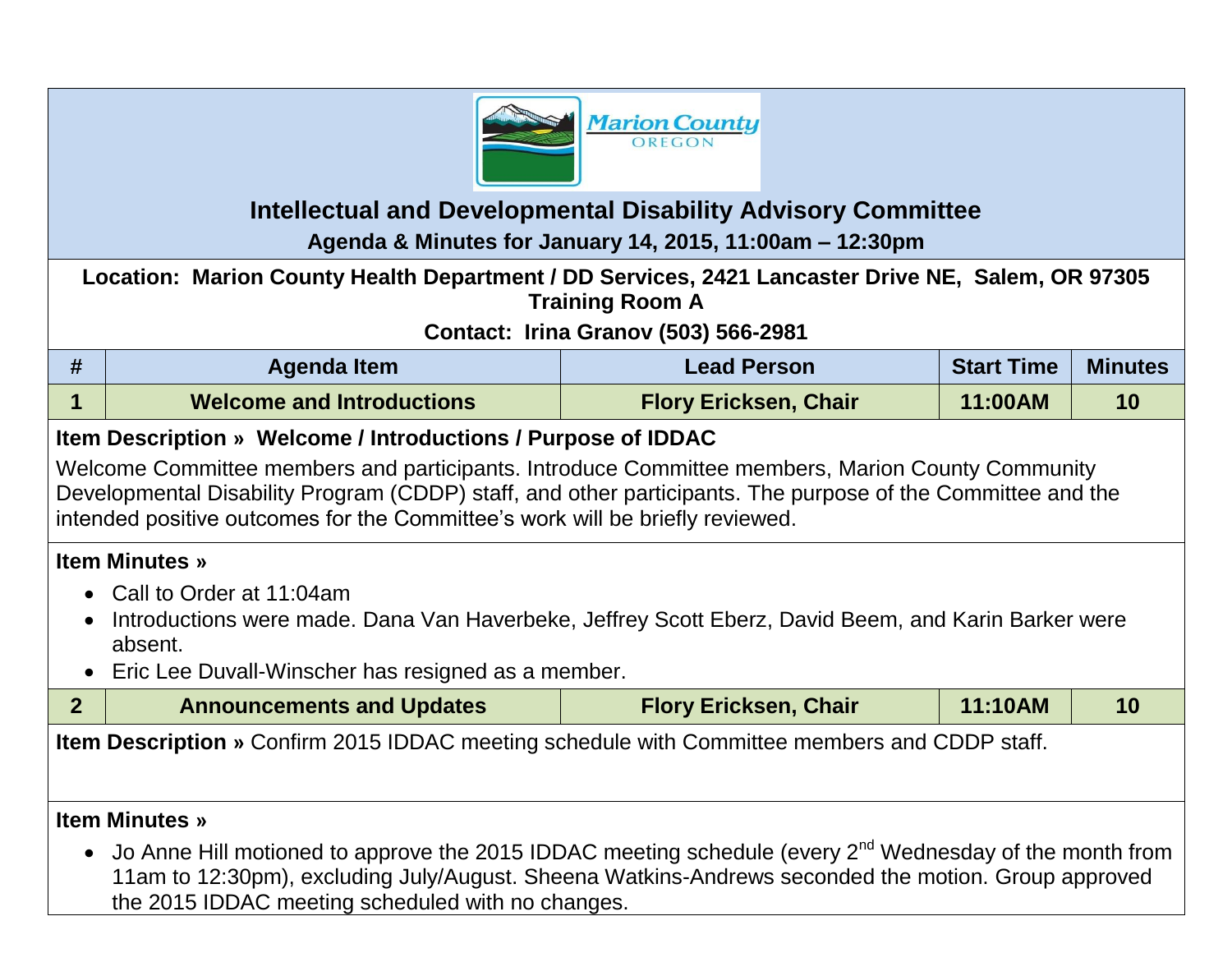- Michelle Kimbell motioned to approve December 10, 2014 minutes. Drew Wright seconded the motion. Group approved the minutes with no changes.
- Guests will have Wi-Fi access in Lancaster building (password will be changed every day).
- There will be a section on IDDAC webpage [\(http://www.co.marion.or.us/HLT/IDDAC.htm\)](http://www.co.marion.or.us/HLT/IDDAC.htm) for PowerPoint presentations.
- On January 7, 2015, four additional members officially joined the Intellectual and Developmental Disability Advisory Committee: Gwyn Marsh, Deborah Patterson, Alan Roberts, and Douglas Short.
- Cary Moller update The Board of Commissioners appreciates and acknowledges the high quality of volunteers for the Intellectual and Developmental Disability Advisory Committee. Two Commissioners shared that they have family members who experience IDD. The BOC have requested regular reports on the progress of the IDDAC. Cary Volunteered to provide these updates. The Marion County Health Advisory Board would like quarterly updates from and IDDAC member/liaison. Jo Anne Hill and Douglas Short volunteered to provide these updates. The Health Advisory Board meets every 3<sup>rd</sup> Tuesday of the month, from 5:30pm to 7:30pm. As per the IDDAC Bylaws, the Health Advisory Board appointed the Chair and Vice Chair for an initial six months. After this 6-month appointment, a Chair and Vice Chair will be elected by vote to serve two year terms.
- Katie O'Kelley update The School District travel comes across the desk for Elementary education. Educators will be there to learn about disabilities from the schools point of view about Special Education. Katie made contacts of who to reach. She can get brochures to pass out and email the brochure to DD at Marion County.
- Dawn Alisa Sadler Group adding to structure of the Agenda. There will be a section added called "Review of Policy and Plans."

| <b>Main Topic Presentation</b> | 11:20AM | 20 |
|--------------------------------|---------|----|
|                                |         |    |

### **Item Description » Eligibility for K Plan, Waiver, and State Plan Personal Care Services**

This presentation will cover eligibility for intellectual and developmental disability services, level of care assessment, Medicaid eligibility for adults, presumptive Medicaid eligibility for children, and the difference between K Plan services, Home and Community Based Waiver services, and State Plan Personal Care services.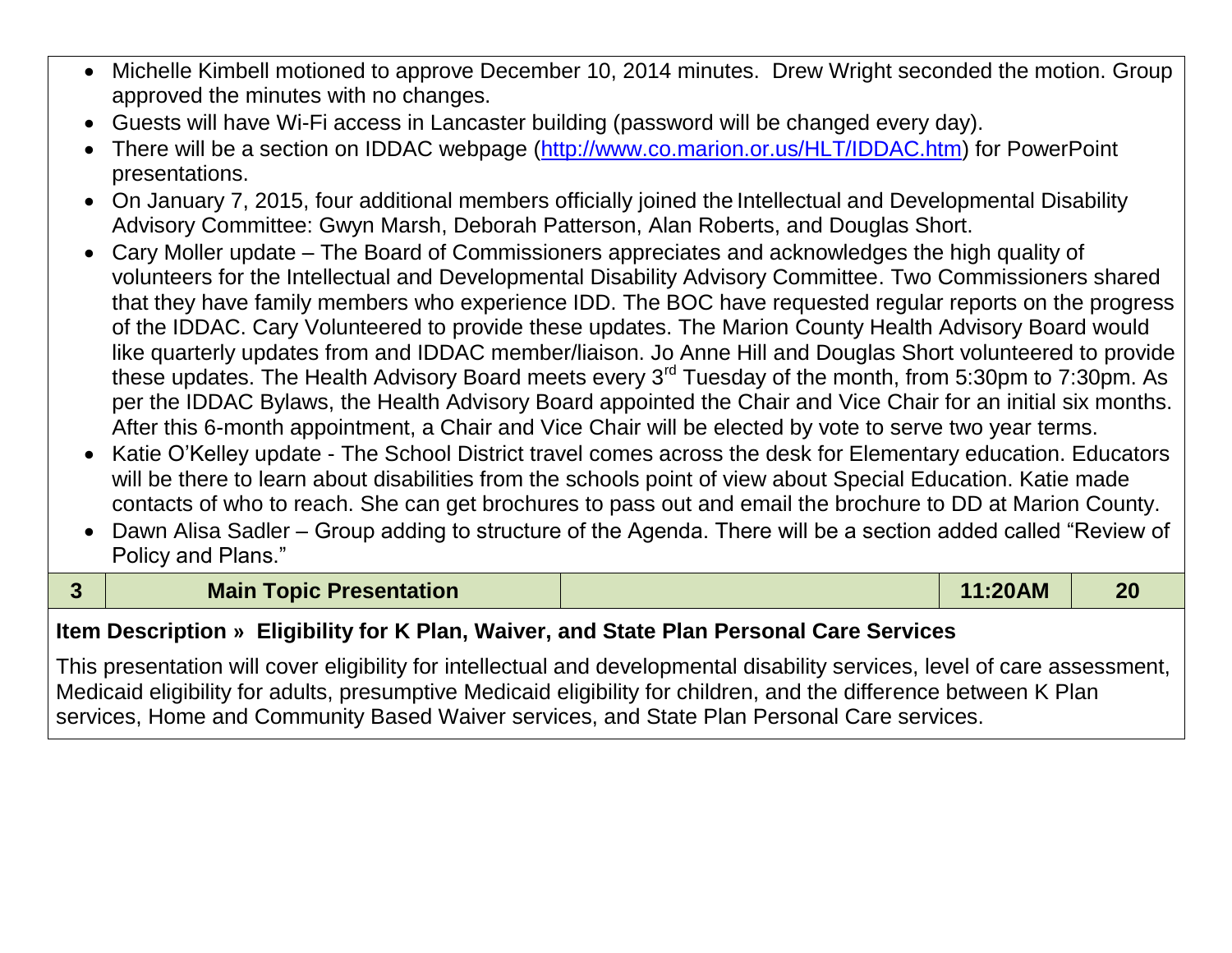#### **Item Minutes »**

Kim Sukau (guest) presented on the "Overview of Eligibility for DD Services, K Plan, Waiver and State Plan Personal Care." Eligibility team has hired a third person. Determination that counts is down with Eligibility and CDDPs need to go through a process. Applicants must be U.S. citizens or qualified non-citizens and Oregon Resident. Timelines for each application will vary, based on the documentation. Eligibility is determined on Intellectual Disability (prior to 18) or Developmental Disability (prior to 22) Sometimes a psychologist is need if other disability documents are not provided, such as kids with FAS or adopted with not medical history. Even if evaluation is completed, need an adaptive assessment. Eligibility has authorization to administer an exam. Aided motor impairment is not DD, ADHA is also not DD. Autism Spectrum with 130 IQ is DD, other states might not consider it. Oregon provides better access to DD. We are voluntary services, unless legally mandated. Seeing more kinds come from schools. Documents that Eligibility likes using to asses: Medical (Hospital, Developmental Clinics and Specialists, School records (Psychological, Psychoeducational, Adaptive Assessments, Statements of Eligibility, IEP), and Mental Health records/SSA/Voc Rehab. Earlier testing might be provided in school setting if no early intervention. Ongoing Eligibility and Redermination need medical statement. Earlier testing is usually provided in school setting if no earlier intervention. Redermination dates are prior to age 7, 18, and 22. Redetermination starts at age 16 or 16.5 before 18<sup>th</sup> birthday. People have 90 days to request a hearing. Notice of eligibly is sent out and people can always reapply. Anyone can make a referral, but the Eligibility Specialist is the best person to speak with. If the possible candidate is a child, the Eligibility Specialist can meet with the parent, if it's an adult, they should meeting Eligibility Specialist in person.

| $\overline{4}$                                                             | <b>Main Topic Discussion</b>                                     |                              | 11:40AM | 20        |  |
|----------------------------------------------------------------------------|------------------------------------------------------------------|------------------------------|---------|-----------|--|
|                                                                            | <b>Item Minutes</b> »                                            |                              |         |           |  |
|                                                                            | The rest of the presentation will be given on February 11, 2015. |                              |         |           |  |
|                                                                            |                                                                  |                              |         |           |  |
| $5\phantom{.0}$                                                            | <b>Main Topic Recommendations</b>                                |                              | 12:00PM | <b>20</b> |  |
| It was discussed that we should save presentation questions until the end. |                                                                  |                              |         |           |  |
|                                                                            |                                                                  |                              |         |           |  |
|                                                                            |                                                                  |                              |         |           |  |
| $6\phantom{1}6$                                                            | <b>Wrap-Up and Next Main Topic</b>                               | <b>Flory Ericksen, Chair</b> | 12:20PM | 10        |  |